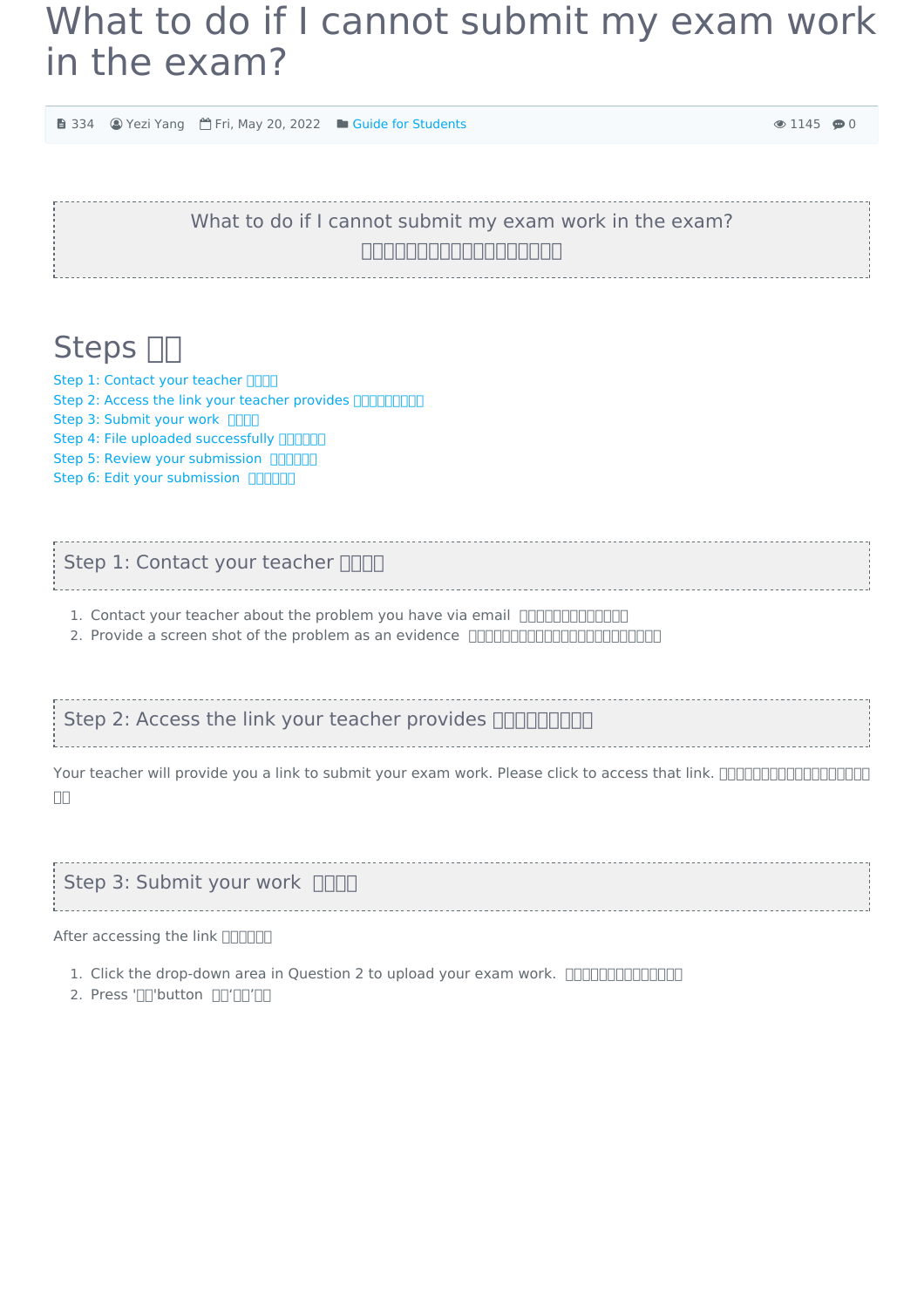|                                                               | <b>EAP020-2122-S2-Final Exam</b>                                                   |  |
|---------------------------------------------------------------|------------------------------------------------------------------------------------|--|
| *1. Basic information<br><b>Your XJTLU</b><br><b>Account:</b> |                                                                                    |  |
|                                                               | *2. Click the drop-down area below to upload your submission.<br>1. 选择文件 (最大限100M) |  |
|                                                               | 提交                                                                                 |  |

<span id="page-1-0"></span>

| Step 4: File uploaded successfully <b>FIFIER</b> |  |
|--------------------------------------------------|--|
|                                                  |  |
|                                                  |  |

Then you will get a message that the file is uploaded successfully.

You can follow the guide to review and edit your submission.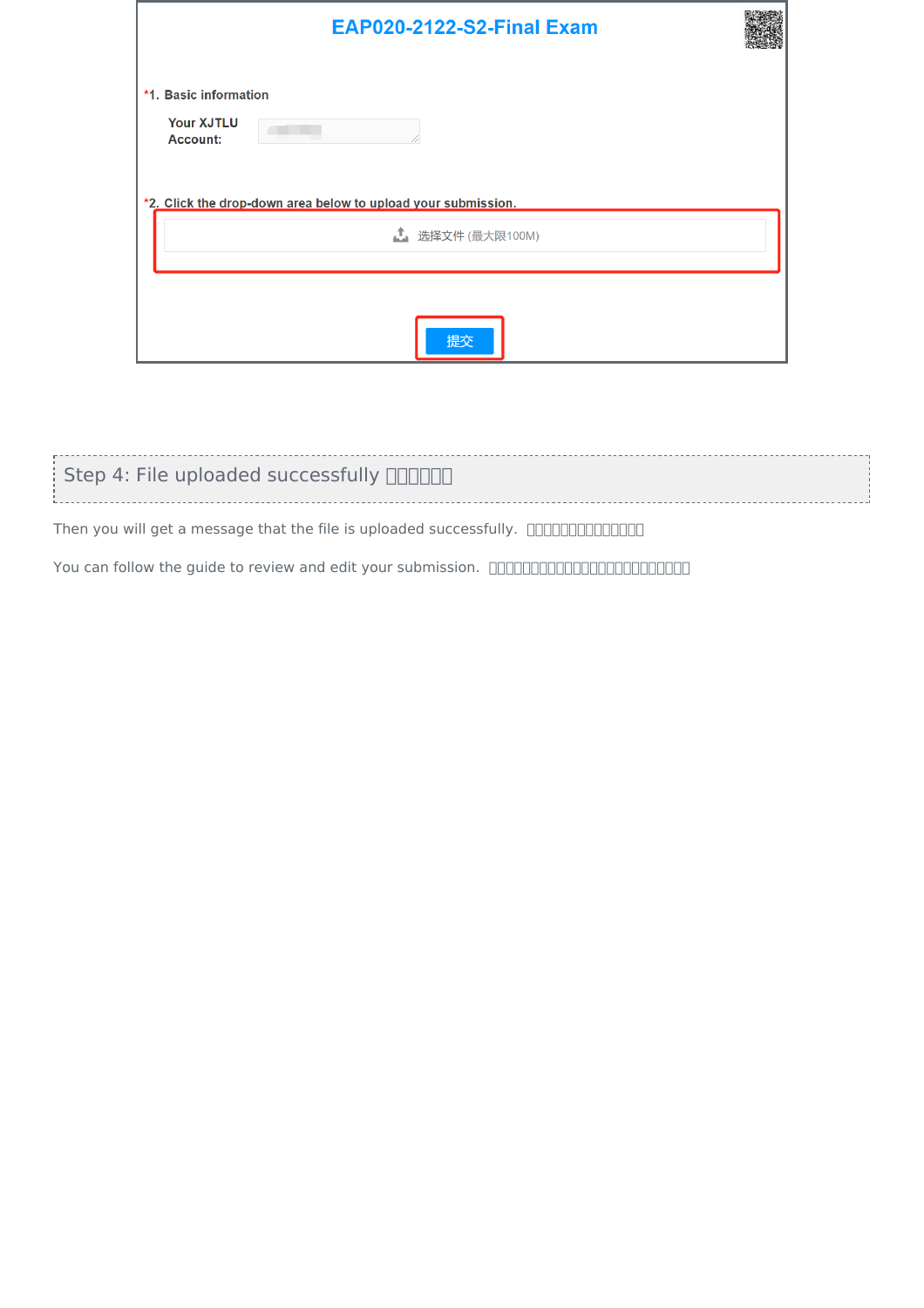| Your file has been uploaded successfully!<br>恭喜!你的文件已成功上传                                                                                                                                                                                                  |                        |
|------------------------------------------------------------------------------------------------------------------------------------------------------------------------------------------------------------------------------------------------------------|------------------------|
| How to review my submission? 如何查看我的上传文件?<br>1. Click into the link / 点击此链接: https://xjtlusurvey.wjx.cn/<br>2. Press 'Done' tab / 点击 'Done'<br>3. Click the '' icon on the right and choose 'Review Answer' / 点击右侧 '' ,选择 'Review Answer'                   |                        |
| Yezi.Yang<br>00100001231 [Staff   AnnualCheckup]                                                                                                                                                                                                           | User Info              |
| (1)                                                                                                                                                                                                                                                        |                        |
| To Do<br>Done                                                                                                                                                                                                                                              | (2)                    |
| EAP020-2122-S2-Final Exam<br>2022-05-20 09:14                                                                                                                                                                                                              | <b>B</b> Review Answer |
|                                                                                                                                                                                                                                                            | Modify Answer          |
| How to resubmit your file? 如何修改我的上传文件?<br>1. Click into the link / 点击此链接: https://xjtlusurvey.wjx.cn/<br>2. Press 'Done' tab / 点击 'Done'<br>3. Click the '' icon on the right and choose 'Modify Answer' / 点击右侧 '', 选择 'Review Answer'<br><b>Yezi.Yang</b> | User Info $\geq$       |
| 00100001231 [Staff   AnnualCheckup]                                                                                                                                                                                                                        |                        |
| (1)<br>To Do<br><b>Done</b>                                                                                                                                                                                                                                |                        |
| EAP020-2122-S2-Final Exam                                                                                                                                                                                                                                  |                        |
| 2022-05-20 09:14                                                                                                                                                                                                                                           | <b>B</b> Review Answer |
|                                                                                                                                                                                                                                                            | (3<br>Modify Answer    |

<span id="page-2-0"></span>

| $\frac{1}{2}$ Step 5: Review your submission $\sqrt{10000}$ |  |
|-------------------------------------------------------------|--|
|                                                             |  |

- 1. Click into the link  $\Box$  $\Box$ :<https://xjtlusurvey.wjx.cn/>
- 2. Press 'Done' tab  $\Box$  'Done'
- 3. Click the '...' icon on the right and choose 'Review Answer' **DOOD** '...', DO 'Review Answer'